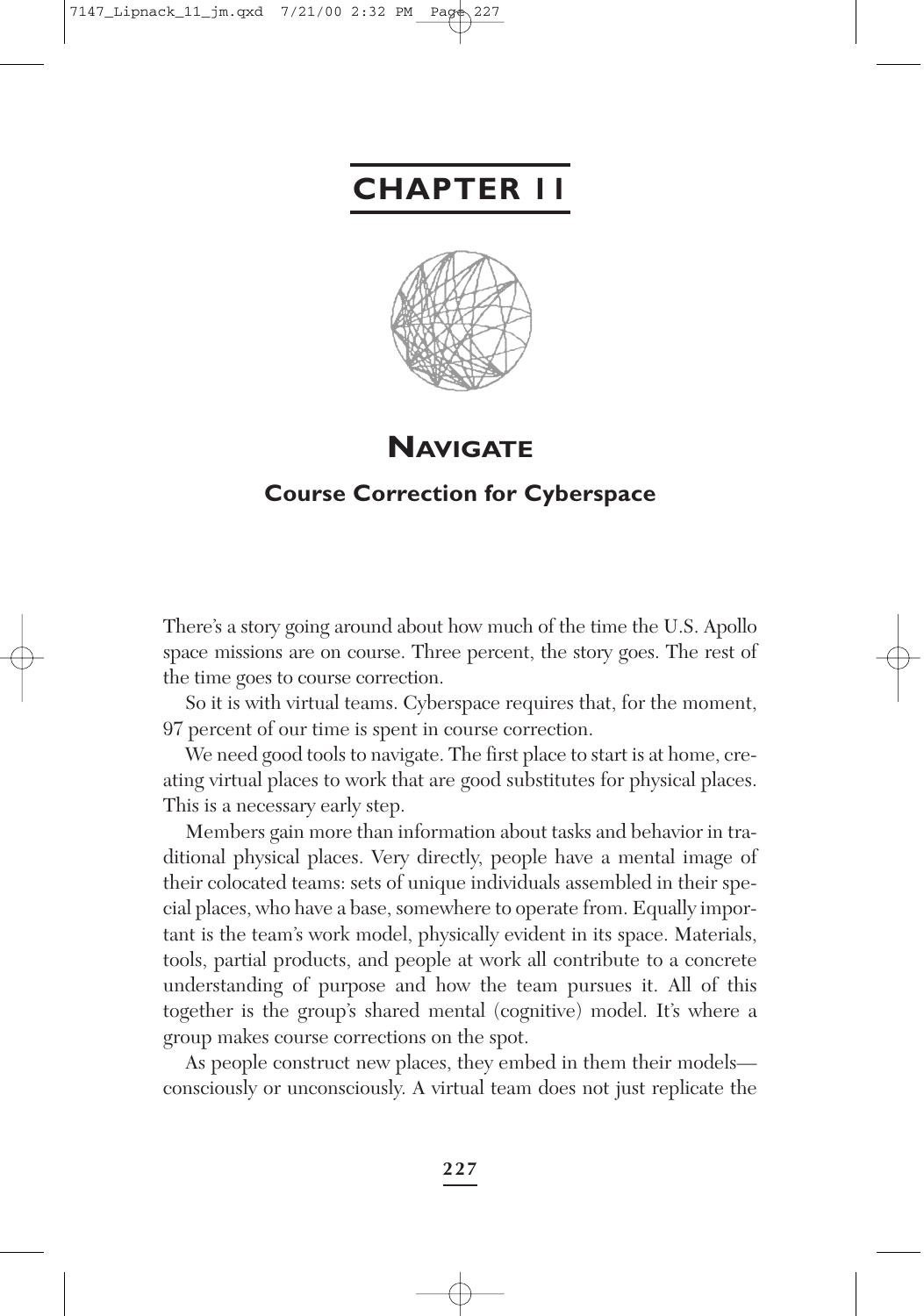functions of an old physical place online. It also generates a new conceptual space that never has existed before.

New technologies are innovations that diffuse through society in wellrecognized patterns. First, the new technology develops slowly against resistance, gaining a foothold by replicating and replacing functions of older technologies. Only after an innovation establishes itself as a good substitute will its truly innovative features and revolutionary effects come to full expression. Then its adoption rapidly expands through society.

> *The cognitive characteristics of groups are blossoming in the fertile soil of shared digital environments.*

When virtual teams explicitly share their models using common technology, their ideas go beyond the members themselves. The database of the online team room reflects many people's thinking, both in its overall information architecture and in the countless choices people make about their communications. Thus, a significant portion of the group's shared intelligence and its ongoing thinking is expressed and retained in bits online.

## **The Virtual Team Room**

Rebecca Stillwater is a little nervous about her first meeting with the e-Experience Strategy Team on the Monday after New Year's. She joins just as the group kicks off its implementation phase.

The "e-Ex" Strategy Team (eXST) was set up six weeks earlier. The company has successfully met its e-commerce targets and now is into e-service development. This long-range thinking group is to look at how the company is going to get ahead of the web curve. Several vice presidents and one of the founders are members of a 17-person virtual team from all levels and regions within the company, as well as several outside consultants, a key vendor, and two customers who are codevelopment partners.

Like most people in the company, Rebecca already has stopped by the team's web site to look at its "outside" walls. The team's purpose, its mem-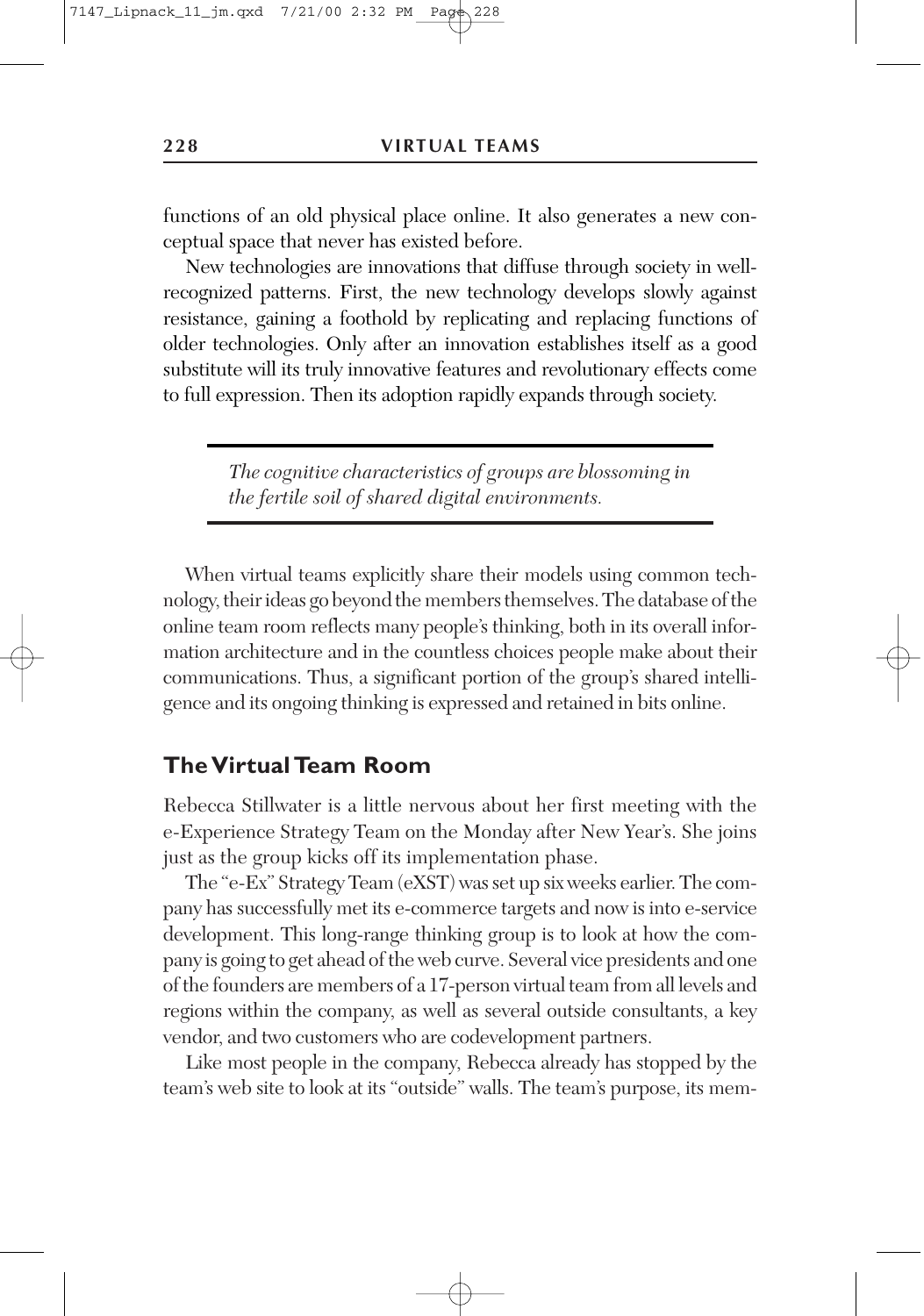bers, and how to contact them (and its open positions) are visible to all. Rebecca sees the need for her skills, so she posts for the team and is accepted. Rebecca received the login keys to the online room a week earlier, as the team was wrapping up its launch activities. Ideally, she would have been there as the team formed and stormed its way to a clear set of goals. But the need for a systems architect emerges only as the team deepens its thinking about how to achieve concrete results quickly. In the few days she has before the holidays, Rebecca wants to get an inside view of the team's current status at year's end and how it got there.

#### *Thinking Up to Speed*

Clicking OK on her password brings her to the team's Portal Page, which seems to change hourly in these last frantic days before Christmas. The room is in rapid flux as the team concludes its launch. A new graphic of the team's envisioned result occupies a place of honor under its name and logo. Announcements and links to key documents straddle the central hot map that points to more detailed views. A navigation bar points her to the room's four walls, team discussions, the file library, a team directory, and the company's internal portal page.

She clicks on the top of the icon, and presto she's at the Time Wall. An agenda outlines the upcoming meeting, along with the expected prework for it and pointers to related information. A weekly schedule for the team is to the left side of the wall, and announcements for subteam events line the right side. Below, there is a Gantt chart that summarizes current tasks in little bars of time that chunk past, present, and future. Scrolling to the bottom of the wall brings up the big picture of the team's life cycle and its major milestones. Attached to this picture is a time line of the work process, meetings, and discussions that led to this moment in the team's life. Perusal of this material keeps Rebecca up very late one night, but she appreciates the insight into the group's thinking as well as getting a feel for some of the personalities.

Another click and she faces the Purpose Wall. On a "peg" at the top is the team mission, which someone has fancifully done up as a needle-stitch graphic. Already familiar with the vision and mission from the outside view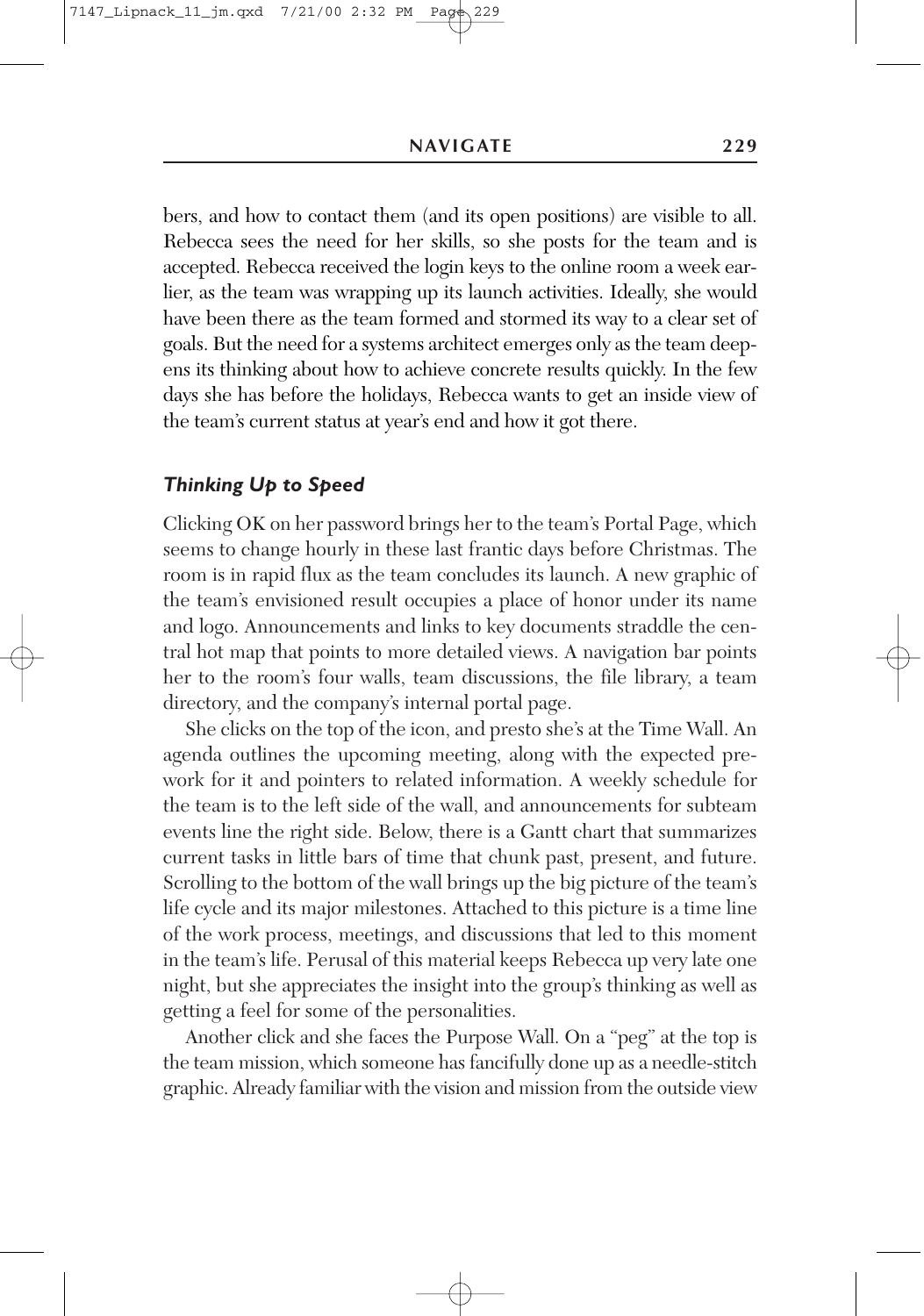of the Purpose Wall, she is intrigued with the internal goals developed by the team. These goals serve as the centers of agreement for the subteams now hard at work. She clicks on a goal and it unfolds into the next level. Detailed tasks, meetings, intermediate results, and decisions expected from the subteams all appear. Curious, she clicks on a task labeled "Explore database options" listed under the technology goal to see who is involved, the timing, budget estimate, and associated deliverables.

Looking for more detail on the technology subteam and its members, Rebecca clicks on the People Wall. Using the subteam button, she displays the names, roles, and locations of members in the central panel. A click on the name of one of the coleaders brings the smiling face of Brahm Rogers to the screen with some basic profile information alongside. He's included a link to his personal web site, where she learns that Brahm's been at the technical forefront of network developments—and that he loves to ski.

Returning to the People Wall with the navigation bar, Rebecca selects the outline icon and brings up an extended organization chart that is anchored in the middle by the strategy team. Subteams and members flow down from the team; other teams and related organizations reach out horizontally; and the sponsoring organizations fan out above the team. In a few minutes, Rebecca feels she has a clear view of the team's context, especially after reviewing the web sites of several unfamiliar sponsoring groups.

A ski fanatic herself, Rebecca is about to send a message to see if she can arrange a slopeside hello over the holidays with Brahm, the coleader she profiled, when she wonders what the team's protocols around e-mail might be. So she clicks over to the Links Wall and hits the e-mail button. This brings up access to team lists, an ability to send or forward e-mails to structured discussion topics, and the team's six rules of e-mail etiquette—including an open invitation to send personal notes. However, she sees on the electronic in/out indicator that her intended recipient is incommunicado for a week. Other buttons lead to information about using conference calls, setting up virtual meetings using a web-based real-time communications system, and an open item on setting up a regular videoconference with one of the customer-partners.

An especially valuable instrument on this wall is the map of conversations. Access to the flow of dialogue from the earliest online meetings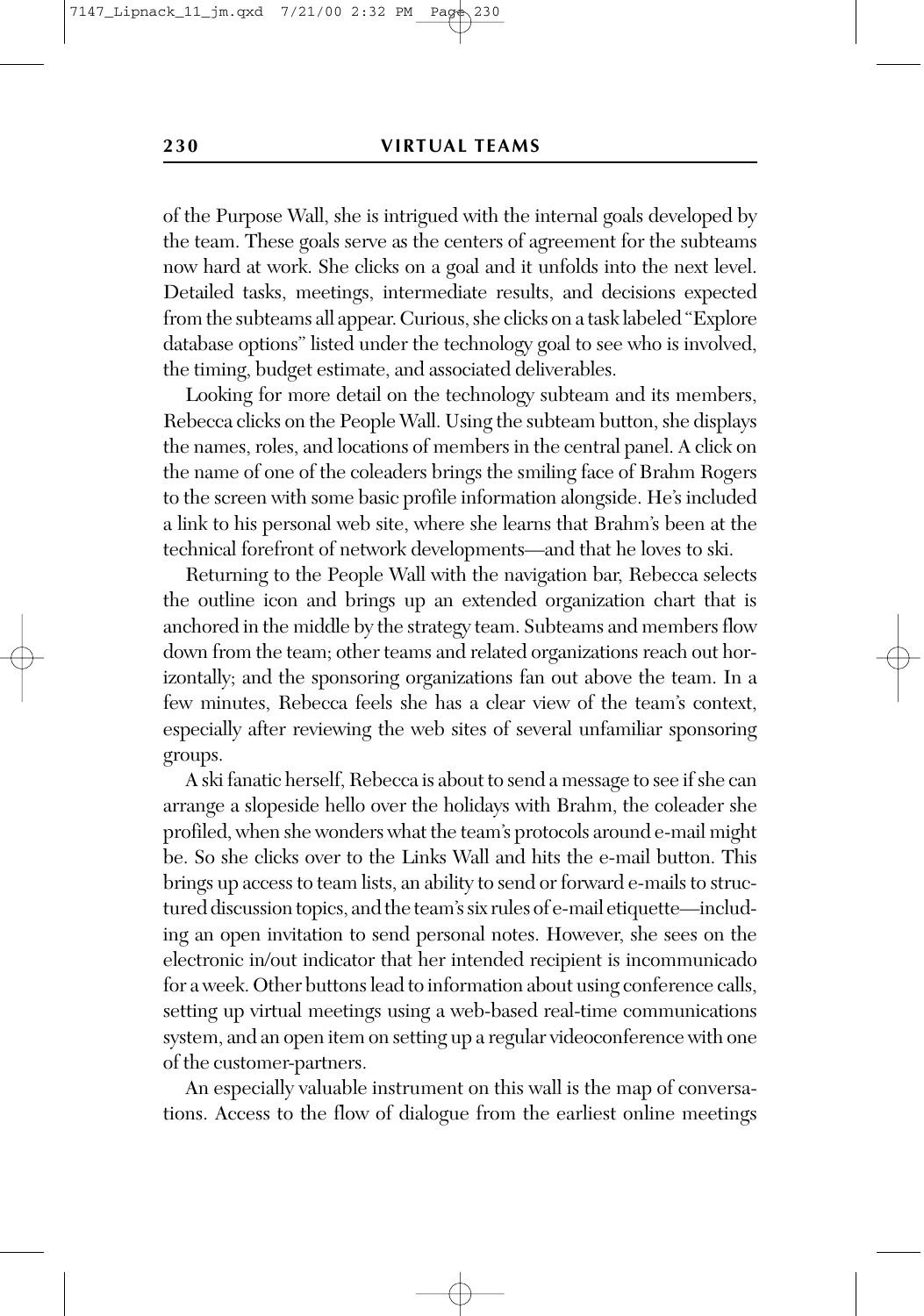gives her a real feeling for how the team talked its way to its current clarity. Here, too, is the source for much of her fledgling knowledge of the styles, experience, and expertise of her new team members. Below the map is a dense catalog of links, a team bookmark list to key resources in the company, applications central to the team's mission, and critical outside information sources.

She also chooses to generate and print out a complete high-level process flowchart that summarizes the team's planned work (Figure 11.1). It provides her with a map of the working relationships needed to accomplish the team's mission.



**Figure 11.1 Virtual Team Process**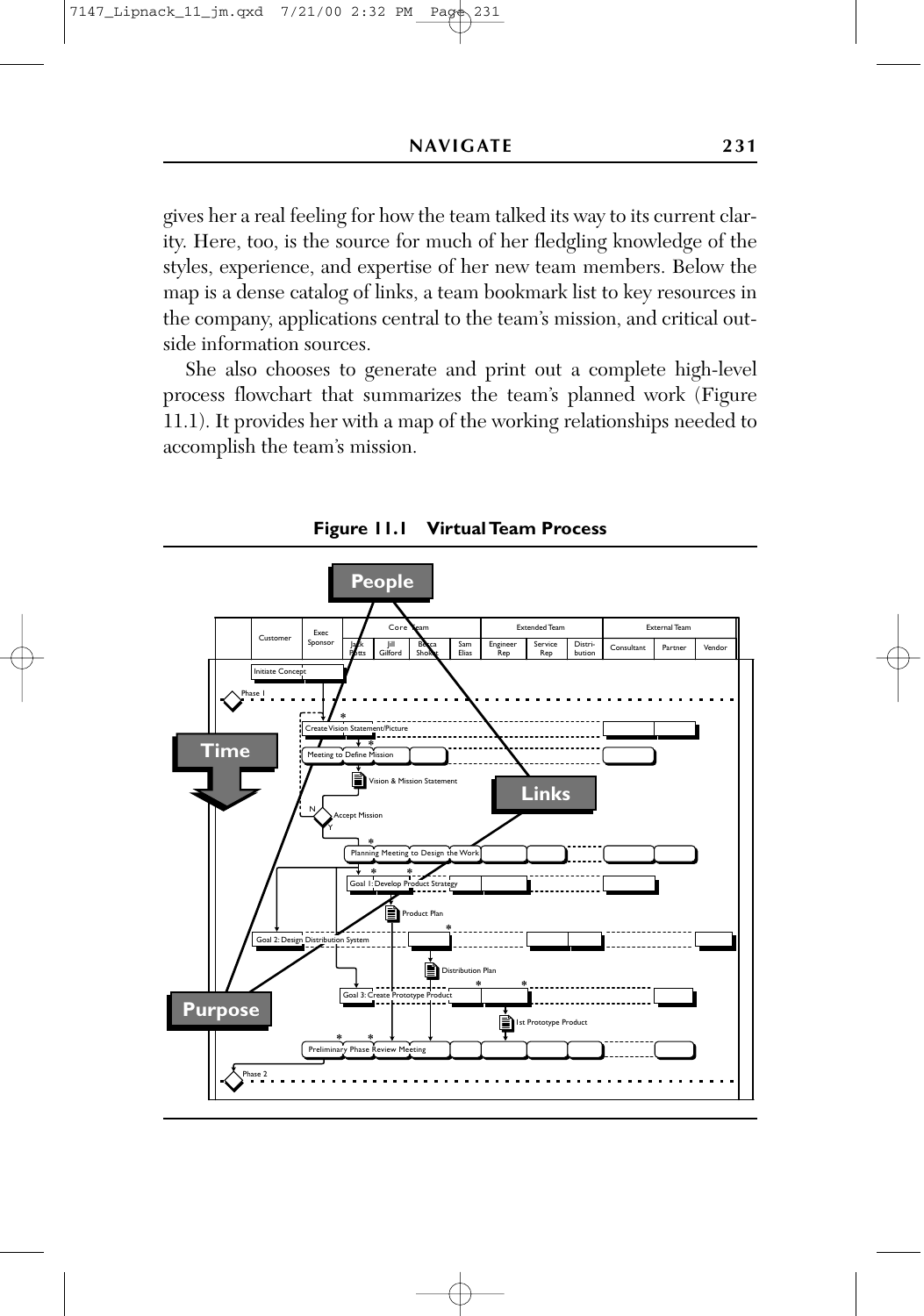In his welcoming note with her login information, Brahm introduces the online room as the team's collective memory. A real-time memory, he says, of the group's thinking and interactions that has been recorded by, reported on, and tracked through the technology underlying the team room. A new member like Rebecca has access to a wealth of familiarizing information, organized in the natural context of the team's development and work. He also characterizes the online place as a "living status report," the current state and focus of the team. He says pointedly that team members are expected to spend time in the room prior to leadership meetings. Synchronous (real-time) sessions are precious and not to be used for round-robin informational briefings.

#### *The Virtual Meeting*

A few minutes before the appointed time, Rebecca logs in to the team room, and clicks on Attend Meeting. This milestone event is designated as a *shared-click* meeting, meaning that the team uses a web-based, realtime work environment that gives them shared whiteboards, click paths, applications, and polling facilities. *Self-click* meetings consist of a conference call with everyone on the web clicking themselves through the agenda as the team "walks around" the room.

Rebecca finds herself looking at a fresh and somewhat revised agenda posted on the Time Wall, a schedule sprinkled with links to relevant locations in the room. Alongside is an empty area entitled Meeting Notes, and at the bottom is an empty table for Issues and Actions. More interesting is the banter of voices as new people join the meeting and conversation flows through an "open mike." The tote board shows that almost everyone has gathered as the appointed time rolls around.

Brahm opens the meeting by reviewing the agenda and then suggests taking a few minutes to introduce their newest member. He moves the team with a click to the People Wall, where everyone sees Rebecca's picture centrally displayed. Her profile information (which Rebecca makes a mental note to complete) is to the right. On the left, a slice of the team's extended organization chart displays her home group in context. Rebecca has had time to think about what she wants to say about herself. She finishes with a quick review of the skills and experience that she thinks will be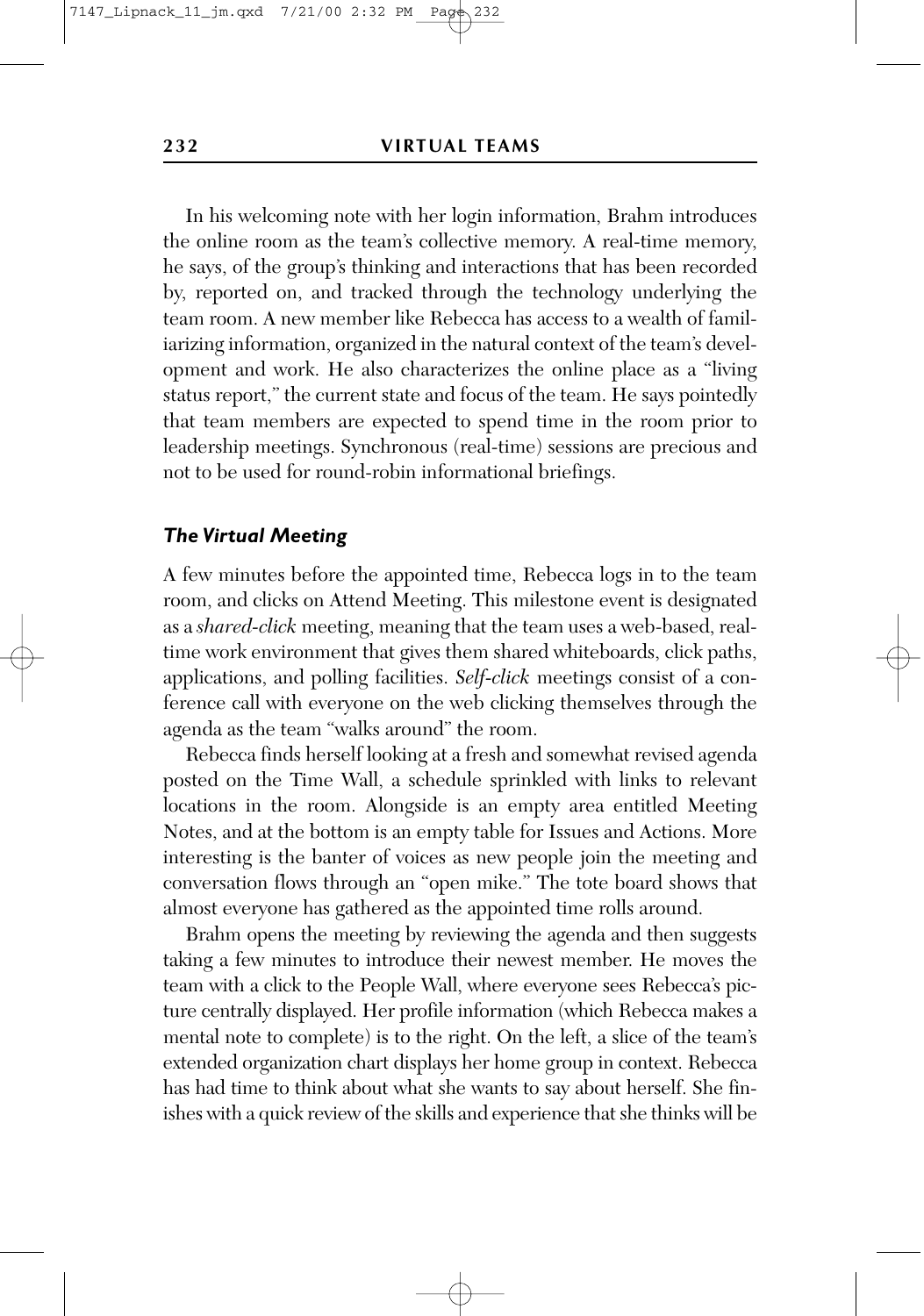most relevant to the team's mission. Making a few notes in the team identity table as she speaks, Brahm posts his summary and asks Rebecca if it is accurate.

Brahm transfers attention now to the Purpose Wall. There's a major planning issue the team needs to address, the impact of the XML software standard on their partnering strategy. They review goals of the two subteams involved and vigorously debate the significance of the issue and how best to assess it. It's clear that most people need more information and time to think about it. The team agrees to set up a week-long conversation on the topic and to create an additional task for the technology team to track. Quickly setting up the task, Brahm then saves an empty XML Strategy Document that will contain the concrete results of this activity. He also creates an empty "decision" item for the team to fill in as the designated online conversation wraps up by week's end.

Bringing the team to the conversation outline on the Links Wall, Brahm asks where best to locate this new technology topic, and he immediately follows the suggestion to put it in the strategic dialogues. The group has made the real-time placement of key topics into an ongoing map of conversations almost a ritual. They acknowledge the dialogue's importance while providing a practical visual cue about where it is taking place. The group moves to the relationship map, which shows who is involved with each task. The new task is highlighted in anticipation of deciding who will take responsibility for this activity.

With a click, the group is in the Product Room, configured in a design that reflects the components of the group's output. The graphic of the team's product appears with richer detail about how the elements combine into a whole. Today's focus is on the service component, and three people speak about the significance of new documents posted here. They conclude with a request for help in reviewing several web sites that look competitive with their intended offering. Several subteam leaders then point to particular areas that are the subjects of meetings in the upcoming week, inviting anyone to join but calling attention to expected attendees.

With 15 minutes remaining until the end of the real-time web meeting, the group moves back to the Time Wall to review meeting notes and action items collected through the meeting. They use a technique based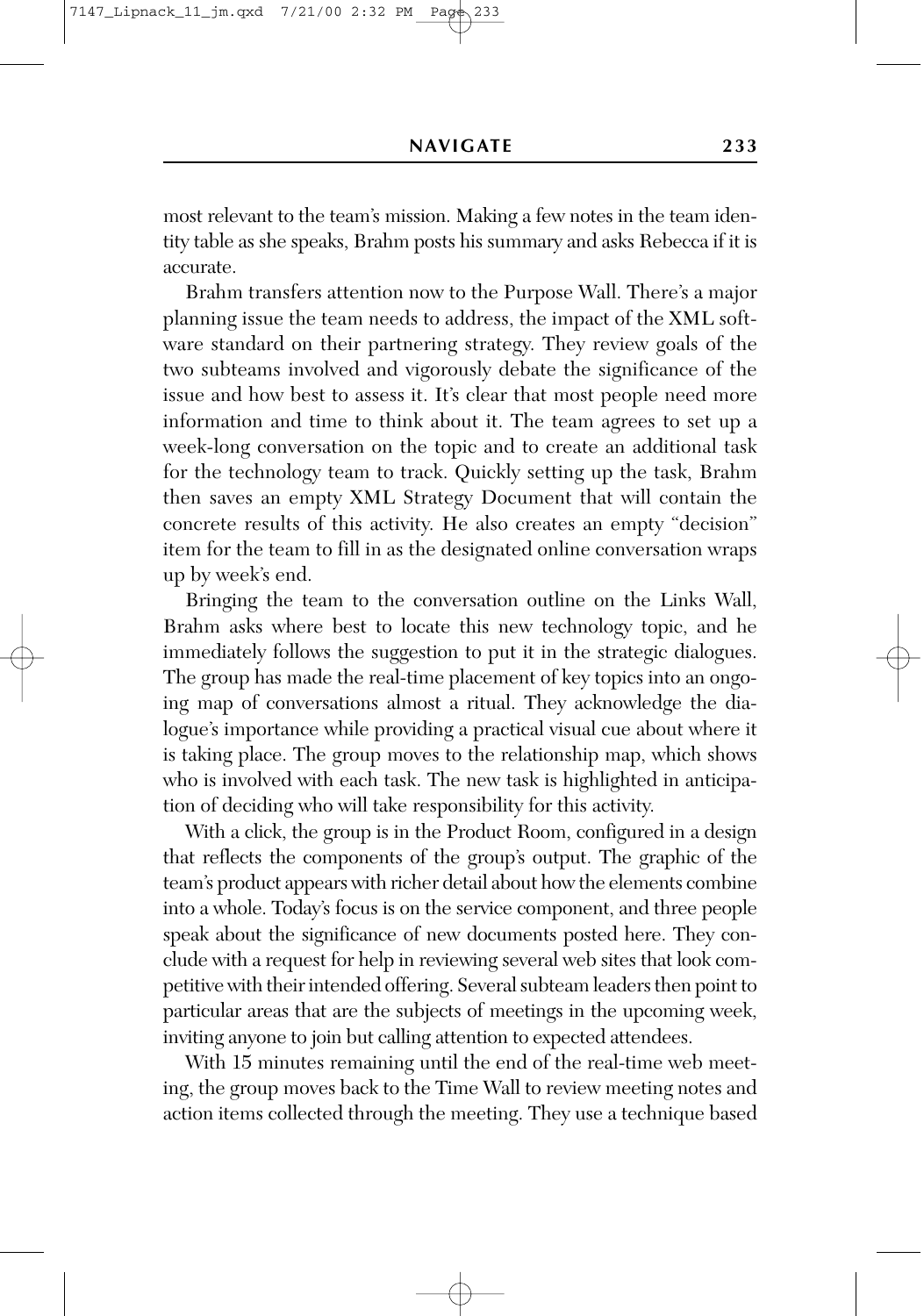on the U.S. Army's After Action Review to assess what was supposed to happen, what did happen, what worked, and what didn't and to capture learning to add to their compendium of best practices.<sup>1</sup> The meeting ends with a brief appreciation and request for final comments.

### **Holding the Whole**

We cannot tell a lie: Virtual teams are complex. They have all the complexity of any group—and then some, magnified by their distributed nature. To navigate intuitively through the team space, create online functions that support natural teams. In the preceding scenario of using a virtual room, we included functionality that supports three typical ways teams hold their information: in a place, a plan, and a handbook.

#### *The Place*

"We're witnessing the next change in communication style," says Bert Sutherland, who headed Sun Microsystems research and development for many years. "E-mail is a push model; I want to broadcast to someone. The web is a pull model; the information sits there until someone who wants it can pull it."

For millennia, new communications media have improved the ability to *push* information. With digital media, the historic trend to push is suddenly paralleled by dramatic new capability to *pull—*seeking and finding the information you need when you need it. In a pull model of information access, particularly one in which users are both readers and writers, it is vital that everyone share common views of what information goes where when. Hence the value of creating a common online place.

The World Wide Web stands out as the defining tool of the new world of virtual work. This vast new cyberterritory, which at the millennial dawn is still a global frontier, includes the Internet and the even vaster matrix of all interconnected computers inside and outside the planet's organizations and homes.

As an almost ideal medium for shared mental models, the web combines anytime-anywhere availability with an unrivaled flexibility of expression that embraces all other media. At the hub of the web is the *link,* not even a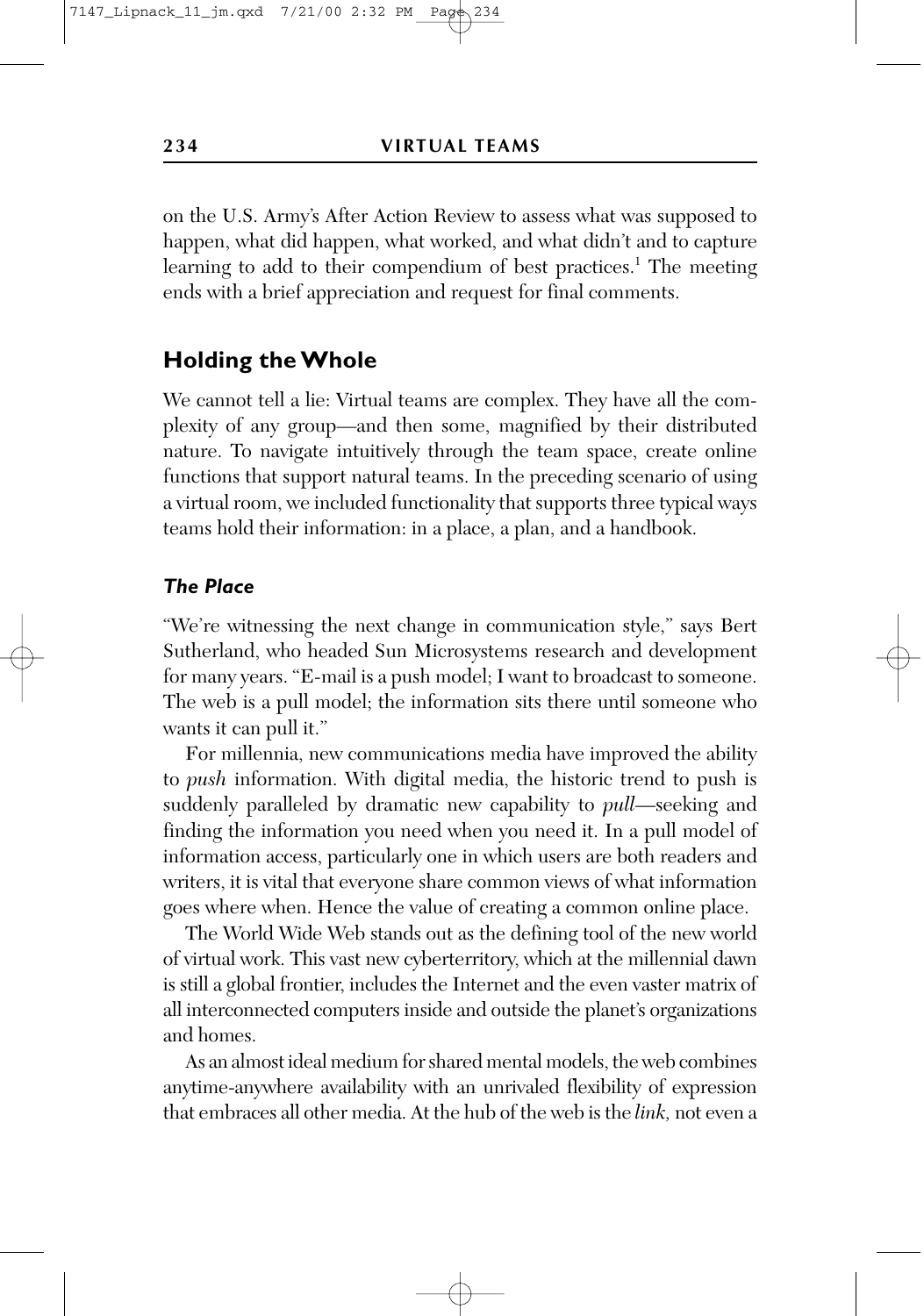proper technology but a pure package of information, an address tag—the Uniform Resource Locator (URL).

On the web, you can link anything represented as information to any other information anywhere. Most remarkably, you naturally put these links into context, however consciously or unconsciously constructed. A team's web site is a place to clearly and explicitly grow its common information and shared perspective.

The web approach to team intelligence scales completely. Team places may entail the use of personal home pages (like those offered by many Internet service providers) or they may plug into internal enterprise networks where they leverage vast resources (as at Sun). Modeling tools can combine product and process views at any level of complexity.

- A virtual team web site can be as simple as it needs to be. A single home page with a name banner and clickable pointers to current events, purpose, people, and communications may be all you need.
- A typically complex virtual team can create a two-level site, a portal home page and four main pages for the walls, as in the preceding example.
- A very complex longer-life team can build out its basic process room to a multilevel structure. Subteams set up rooms using the navigation model of the main team room. Together they create a product room with walls for major components that act as common navigation for the team's specific work.
- Programs and enterprises use the web with all its interactive power to create visible dynamic models of teams in the larger context of many other teams. Sponsors, leaders, and members of multiple teams in particular appreciate the ability to navigate between and within team rooms using the same language for online work.

Remember that there are no rules for what you can and cannot do. Regardless of what information you share, just the fact that you keep it online is a tremendous source of common experience and pride for your team.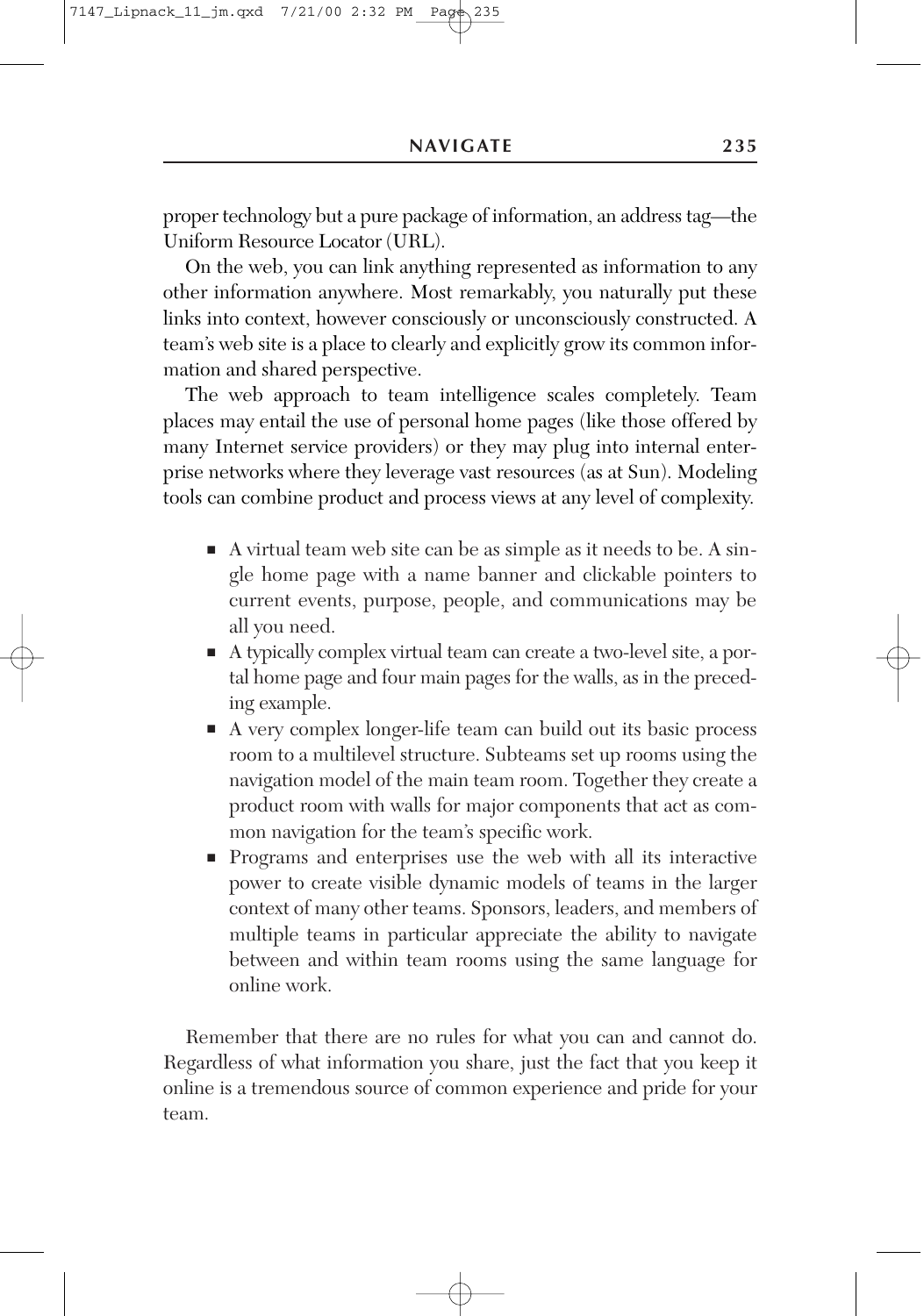#### *The Plan*

The picture of progress in the Industrial Age was the sloped straight line of linear process. Progress in the Information Age is a spiral of iterations of widening scope stretching out along a life cycle. The combination of speed, complexity, and the change so emblematic of our time demands a different approach to the future than a one-time, fixed plan of action.

Iterating progressive refinements is a basic systems strategy for planning in the face of uncertainty. With skilled leadership and facilitation, planning events can serve to accomplish and mark iterations rapidly and cost-effectively. These iterations have both depth of detail and scope in time. Two rules of thumb govern these dimensions:

- Plan to the necessary level of detail, but no more.
- Detail the short term, sketch the long term, and fill in as you go.

The explicit, visible models that teams create are easier to access and depict than the models that people hold in their heads. As distributed work becomes more complex, digital media is the only way to make the team's shared models come alive.

Computer-based tools can help you display and update your team's work. We like a people-oriented process model of virtual teams (see Figure 11.1) based on a method called *deployment flowcharting.* This approach was pioneered by Dr. W. Edwards Deming and first employed extensively by Toyota in the 1960s. Myron Tribus is credited with developing the icons and elements for a general language of process design and representation. TeamFlow<sup>2</sup> is an artfully simple application for modeling and managing virtual team processes using this technique. At the heart of the deployment planning method is the relationship matrix (Chapter 10, step 6) that reflects agreements about who is doing what.

In the virtual team room, you in effect can walk inside your plan. Many of the displays and dashboards on the walls reflect an underlying planning framework that touches all the bases of being a team. By using people-purpose-links-time to organize the heart of the team space, you make the principles concrete and useful.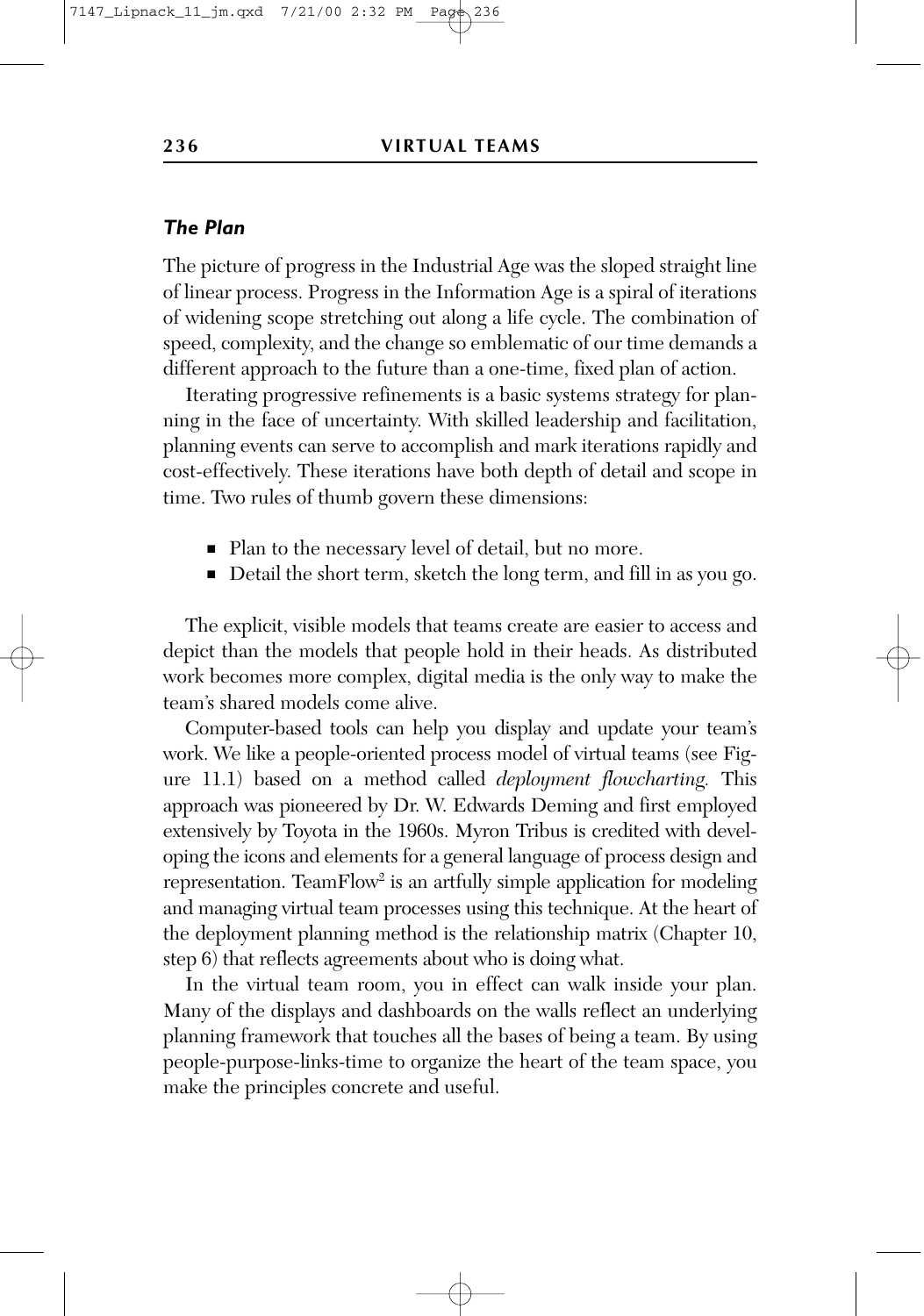- **Purpose.** *Goals* serve as headings for groups of tasks and results. *Tasks* and meetings represent chunks of activity. *Results* and decisions appear as output elements and are stored as files.
- **People.** *Members*, individual and organizational, comprise the rings of team boundaries. Symbols on the tasks and other process elements designating roles indicate *leadership.* The hierarchy of the organizational chart and the levels of detail in the workflow reflect *levels.*
- **Links.** People access *media* through addresses in directories, pointers to attachments, and URLs everywhere to anywhere. *Interactions* happen over time, indicated by the workflows and conversations connecting people. The matrix of people and purpose represent *relationships* among members.
- **Time.** *Calendars* include team-specific result deadlines, taskcompletion milestones, and scheduled events, as well as holidays and other organizationally significant dates that impact timing. *Project* timing is associated with each process element and summarized in a Gantt chart. Phases through milestone decisions and events mark the *life cycles* of the maturing team.

#### *The Handbook*

As a team moves from launch to implementation, it accumulates considerable detail about its work. Within the room, the group compiles what traditionally would appear in a team handbook. The virtual team handbook functions as the basic shared-but-selective information place. It's a common resource for team members while serving as the guidebook for new members. You can generate a physical handbook from the information in the room, which can be packaged as a small document, a file folder, or a three-ring binder.

A carry-it-around handbook of key information is useful in conjunction with a more extensive web version. Put plan components like the relationship matrix, team directory, and other common information in the handbook. This can be a very low-tech and uncomplicated way to manage a simple team, or even a soon-to-be-complicated team in its early stages. The